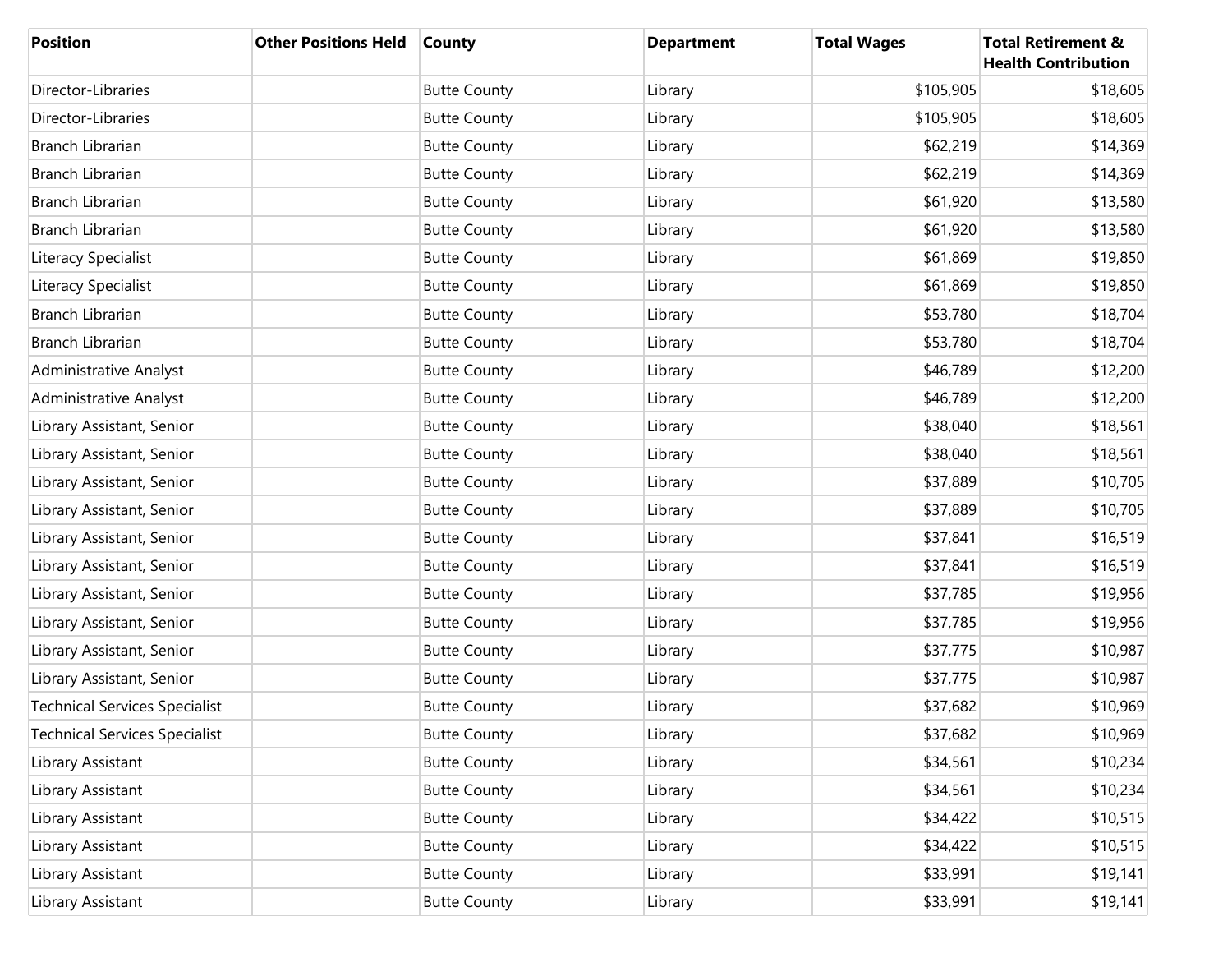| Library Assistant, Senior                 | <b>Butte County</b> | Library | \$33,633 | \$15,930 |
|-------------------------------------------|---------------------|---------|----------|----------|
| Library Assistant, Senior                 | <b>Butte County</b> | Library | \$33,633 | \$15,930 |
| Library Assistant, Senior                 | <b>Butte County</b> | Library | \$32,765 | \$19,254 |
| Library Assistant, Senior                 | <b>Butte County</b> | Library | \$32,765 | \$19,254 |
| Library Assistant                         | <b>Butte County</b> | Library | \$32,496 | \$9,949  |
| Library Assistant                         | <b>Butte County</b> | Library | \$32,496 | \$9,949  |
| Library Assistant, Senior                 | <b>Butte County</b> | Library | \$32,435 | \$10,217 |
| Library Assistant, Senior                 | <b>Butte County</b> | Library | \$32,435 | \$10,217 |
| Library Assistant, Senior                 | <b>Butte County</b> | Library | \$32,262 | \$15,708 |
| Library Assistant, Senior                 | <b>Butte County</b> | Library | \$32,262 | \$15,708 |
| Librarian                                 | <b>Butte County</b> | Library | \$30,537 | \$8,452  |
| Librarian                                 | <b>Butte County</b> | Library | \$30,537 | \$8,452  |
| Extra Help - Literacy Specialist          | <b>Butte County</b> | Library | \$29,693 | \$0      |
| Extra Help - Literacy Specialist          | <b>Butte County</b> | Library | \$29,693 | \$0      |
| Library Assistant                         | <b>Butte County</b> | Library | \$27,054 | \$7,805  |
| Library Assistant                         | <b>Butte County</b> | Library | \$27,054 | \$7,805  |
| Library Assistant                         | <b>Butte County</b> | Library | \$24,267 | \$8,713  |
| Library Assistant                         | <b>Butte County</b> | Library | \$24,267 | \$8,713  |
| Library Assistant, Senior                 | <b>Butte County</b> | Library | \$19,497 | \$5,389  |
| Library Assistant, Senior                 | <b>Butte County</b> | Library | \$19,497 | \$5,389  |
| Library Assistant, Senior                 | <b>Butte County</b> | Library | \$16,967 | \$3,949  |
| Library Assistant, Senior                 | <b>Butte County</b> | Library | \$16,967 | \$3,949  |
| Library Assistant                         | <b>Butte County</b> | Library | \$16,086 | \$2,298  |
| Library Assistant                         | <b>Butte County</b> | Library | \$16,086 | \$2,298  |
| Extra Help - Library Assistant,<br>Senior | <b>Butte County</b> | Library | \$15,759 | \$0      |
| Extra Help - Library Assistant,<br>Senior | <b>Butte County</b> | Library | \$15,759 | \$0      |
| Library Assistant, Senior                 | <b>Butte County</b> | Library | \$15,477 | \$3,836  |
| Library Assistant, Senior                 | <b>Butte County</b> | Library | \$15,477 | \$3,836  |
| Librarian                                 | <b>Butte County</b> | Library | \$14,184 | \$5,827  |
| Librarian                                 | <b>Butte County</b> | Library | \$14,184 | \$5,827  |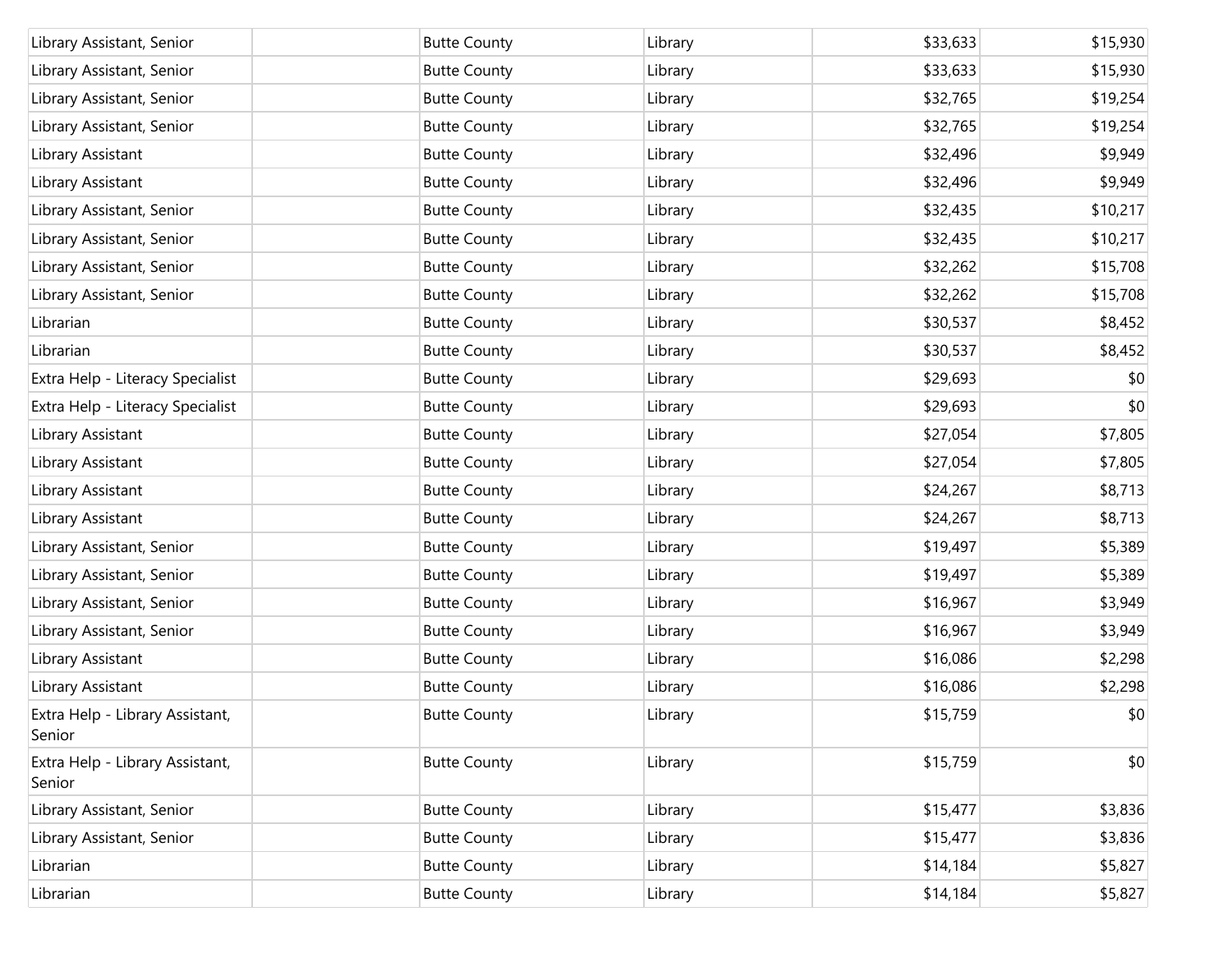| Extra Help - Library Assistant,<br>Senior | <b>Butte County</b> | Library | \$13,575 | \$0     |
|-------------------------------------------|---------------------|---------|----------|---------|
| Extra Help - Library Assistant,<br>Senior | <b>Butte County</b> | Library | \$13,575 | \$0     |
| Extra Help - Library Assistant,<br>Senior | <b>Butte County</b> | Library | \$13,144 | \$0     |
| Extra Help - Library Assistant,<br>Senior | <b>Butte County</b> | Library | \$13,144 | \$0     |
| Extra Help - Library Assistant,<br>Senior | <b>Butte County</b> | Library | \$12,517 | \$0     |
| Extra Help - Library Assistant,<br>Senior | <b>Butte County</b> | Library | \$12,517 | \$0     |
| <b>Branch Librarian</b>                   | <b>Butte County</b> | Library | \$12,478 | \$3,221 |
| Branch Librarian                          | <b>Butte County</b> | Library | \$12,478 | \$3,221 |
| Extra Help - Library Assistant            | <b>Butte County</b> | Library | \$12,454 | \$0     |
| Extra Help - Library Assistant            | <b>Butte County</b> | Library | \$12,454 | \$0     |
| Extra Help - Library Assistant,<br>Senior | <b>Butte County</b> | Library | \$10,524 | \$0     |
| Extra Help - Library Assistant,<br>Senior | <b>Butte County</b> | Library | \$10,524 | \$0     |
| Extra Help - Library Assistant,<br>Senior | <b>Butte County</b> | Library | \$9,194  | \$0     |
| Extra Help - Library Assistant,<br>Senior | <b>Butte County</b> | Library | \$9,194  | \$0     |
| Extra Help - Library Assistant,<br>Senior | <b>Butte County</b> | Library | \$8,683  | \$0     |
| Extra Help - Library Assistant,<br>Senior | <b>Butte County</b> | Library | \$8,683  | \$0     |
| Extra Help - Office Specialist            | <b>Butte County</b> | Library | \$8,604  | $$0$$   |
| Extra Help - Office Specialist            | <b>Butte County</b> | Library | \$8,604  | \$0     |
| Extra Help - Library Assistant,<br>Senior | <b>Butte County</b> | Library | \$7,922  | \$0     |
| Extra Help - Library Assistant,<br>Senior | <b>Butte County</b> | Library | \$7,922  | \$0     |
| Extra Help - Library Assistant,<br>Senior | <b>Butte County</b> | Library | \$7,843  | \$0     |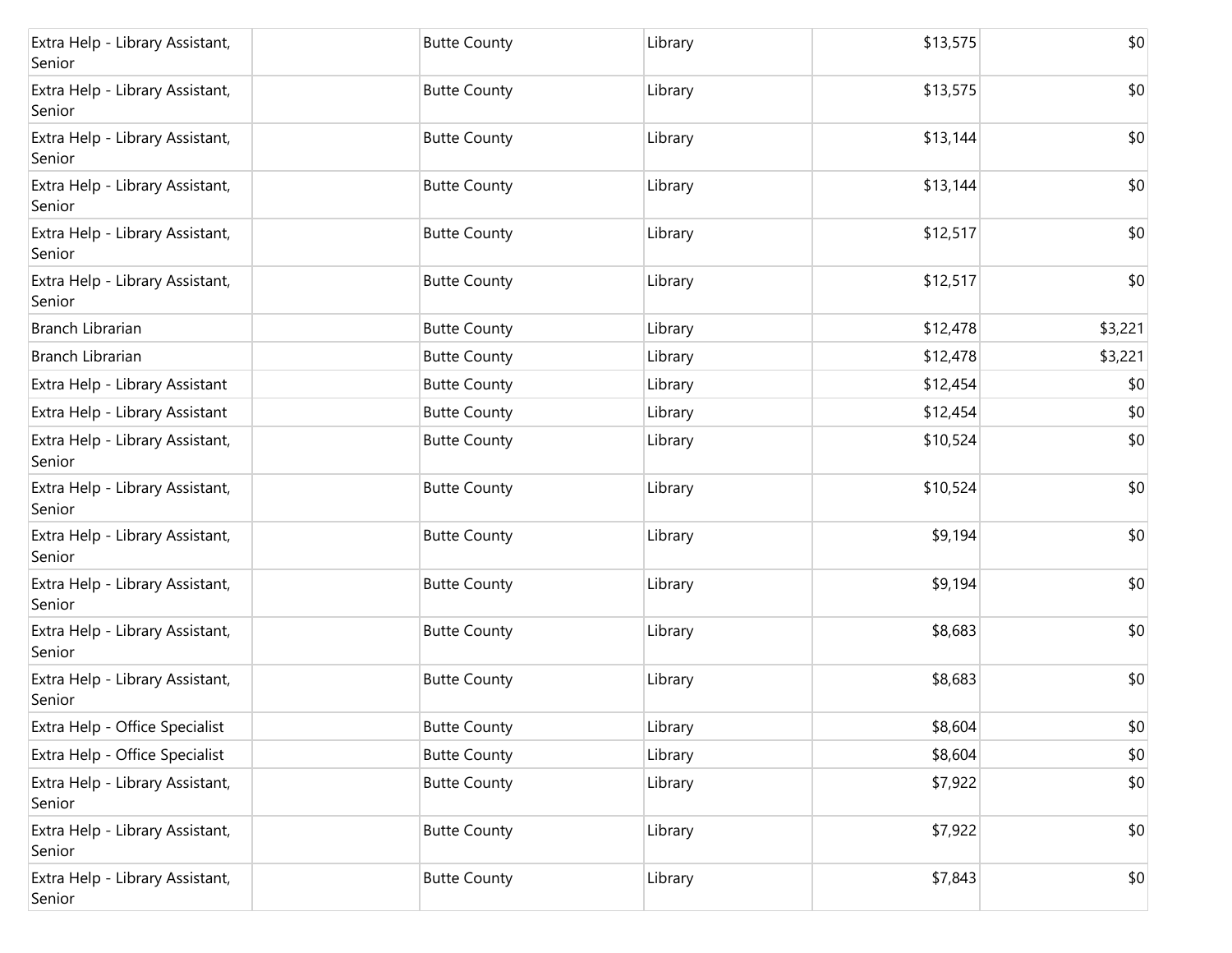| Extra Help - Library Assistant,<br>Senior | <b>Butte County</b> | Library | \$7,843 | \$0     |
|-------------------------------------------|---------------------|---------|---------|---------|
| Library Assistant                         | <b>Butte County</b> | Library | \$7,623 | \$800   |
| Library Assistant                         | <b>Butte County</b> | Library | \$7,623 | \$800   |
| Extra Help - Library Assistant,<br>Senior | <b>Butte County</b> | Library | \$7,620 | \$0     |
| Extra Help - Library Assistant,<br>Senior | <b>Butte County</b> | Library | \$7,620 | \$0     |
| Librarian                                 | <b>Butte County</b> | Library | \$6,961 | \$3,446 |
| Librarian                                 | <b>Butte County</b> | Library | \$6,961 | \$3,446 |
| Extra Help - Library Assistant,<br>Senior | <b>Butte County</b> | Library | \$5,606 | \$0     |
| Extra Help - Library Assistant,<br>Senior | <b>Butte County</b> | Library | \$5,606 | \$0     |
| Extra Help - Library Assistant            | <b>Butte County</b> | Library | \$5,528 | \$0     |
| Extra Help - Library Assistant            | <b>Butte County</b> | Library | \$5,528 | \$0     |
| Extra Help - Library Assistant            | <b>Butte County</b> | Library | \$5,405 | \$0     |
| Extra Help - Library Assistant            | <b>Butte County</b> | Library | \$5,405 | \$0     |
| Branch Librarian                          | <b>Butte County</b> | Library | \$5,045 | \$3,002 |
| Branch Librarian                          | <b>Butte County</b> | Library | \$5,045 | \$3,002 |
| Extra Help - Library Assistant            | <b>Butte County</b> | Library | \$4,632 | \$0     |
| Extra Help - Library Assistant            | <b>Butte County</b> | Library | \$4,632 | \$0     |
| Extra Help - Library Assistant            | <b>Butte County</b> | Library | \$4,494 | \$0     |
| Extra Help - Library Assistant            | <b>Butte County</b> | Library | \$4,494 | \$0     |
| Library Assistant                         | <b>Butte County</b> | Library | \$4,488 | \$1,730 |
| Library Assistant                         | <b>Butte County</b> | Library | \$4,488 | \$1,730 |
| Extra Help - Library Assistant            | <b>Butte County</b> | Library | \$4,034 | $$0$$   |
| Extra Help - Library Assistant            | <b>Butte County</b> | Library | \$4,034 | \$0     |
| Extra Help - Library Assistant,<br>Senior | <b>Butte County</b> | Library | \$3,386 | \$0     |
| Extra Help - Library Assistant,<br>Senior | <b>Butte County</b> | Library | \$3,386 | \$0     |
| Extra Help - Library Assistant            | <b>Butte County</b> | Library | \$3,274 | \$0     |
| Extra Help - Library Assistant            | <b>Butte County</b> | Library | \$3,274 | \$0     |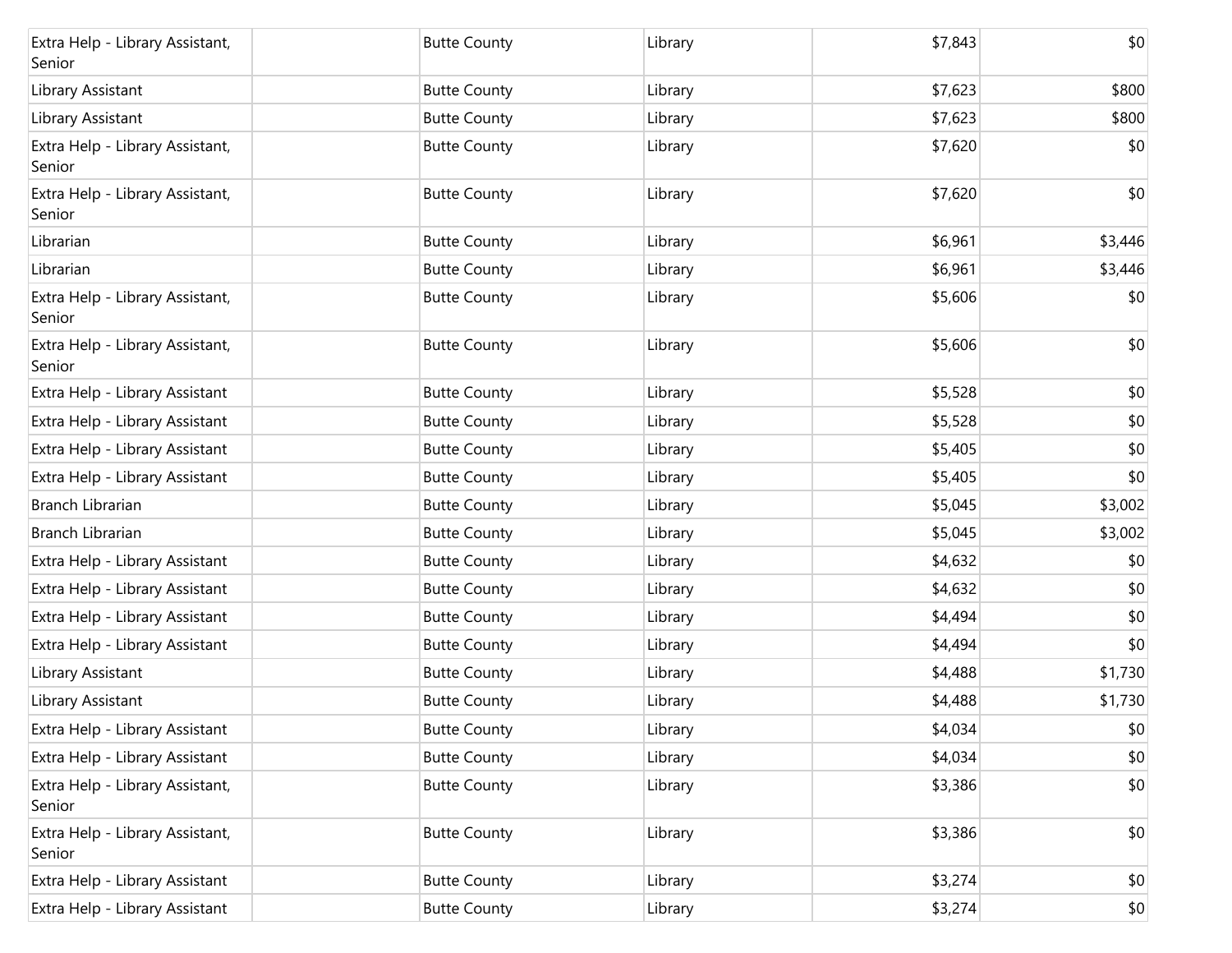| Extra Help - Library Assistant            | <b>Butte County</b> | Library | \$3,083 | \$0   |
|-------------------------------------------|---------------------|---------|---------|-------|
| Extra Help - Library Assistant            | <b>Butte County</b> | Library | \$3,083 | \$0   |
| Extra Help - Library Assistant,<br>Senior | <b>Butte County</b> | Library | \$2,945 | \$0   |
| Extra Help - Library Assistant,<br>Senior | <b>Butte County</b> | Library | \$2,945 | \$0   |
| Literacy Specialist                       | <b>Butte County</b> | Library | \$2,664 | \$391 |
| Literacy Specialist                       | <b>Butte County</b> | Library | \$2,664 | \$391 |
| Library Assistant                         | <b>Butte County</b> | Library | \$2,526 | \$374 |
| Library Assistant                         | <b>Butte County</b> | Library | \$2,526 | \$374 |
| Extra Help - Library Assistant            | <b>Butte County</b> | Library | \$2,256 | \$0   |
| Extra Help - Library Assistant            | <b>Butte County</b> | Library | \$2,256 | \$0   |
| Extra Help - Library Assistant            | <b>Butte County</b> | Library | \$2,161 | \$0   |
| Extra Help - Library Assistant            | <b>Butte County</b> | Library | \$2,161 | \$0   |
| Extra Help - Office Assistant             | <b>Butte County</b> | Library | \$1,584 | \$0   |
| Extra Help - Office Assistant             | <b>Butte County</b> | Library | \$1,584 | \$0   |
| Extra Help - Library Assistant,<br>Senior | <b>Butte County</b> | Library | \$1,332 | \$0   |
| Extra Help - Library Assistant,<br>Senior | <b>Butte County</b> | Library | \$1,332 | \$0   |
| Extra Help - Library Assistant            | <b>Butte County</b> | Library | \$1,184 | \$0   |
| Extra Help - Library Assistant            | <b>Butte County</b> | Library | \$1,184 | \$0   |
| Extra Help - Library Assistant            | <b>Butte County</b> | Library | \$1,070 | \$0   |
| Extra Help - Library Assistant            | <b>Butte County</b> | Library | \$1,070 | \$0   |
| Extra Help - Librarian                    | <b>Butte County</b> | Library | \$844   | \$0   |
| Extra Help - Librarian                    | <b>Butte County</b> | Library | \$844   | \$0   |
| Extra Help - Library Assistant            | <b>Butte County</b> | Library | \$550   | \$0   |
| Extra Help - Library Assistant            | <b>Butte County</b> | Library | \$550   | \$0   |
| Extra Help - Library Assistant            | <b>Butte County</b> | Library | \$546   | \$0   |
| Extra Help - Library Assistant            | <b>Butte County</b> | Library | \$546   | \$0   |
| Extra Help - Library Assistant            | <b>Butte County</b> | Library | \$469   | \$0   |
| Extra Help - Library Assistant            | <b>Butte County</b> | Library | \$469   | \$0   |